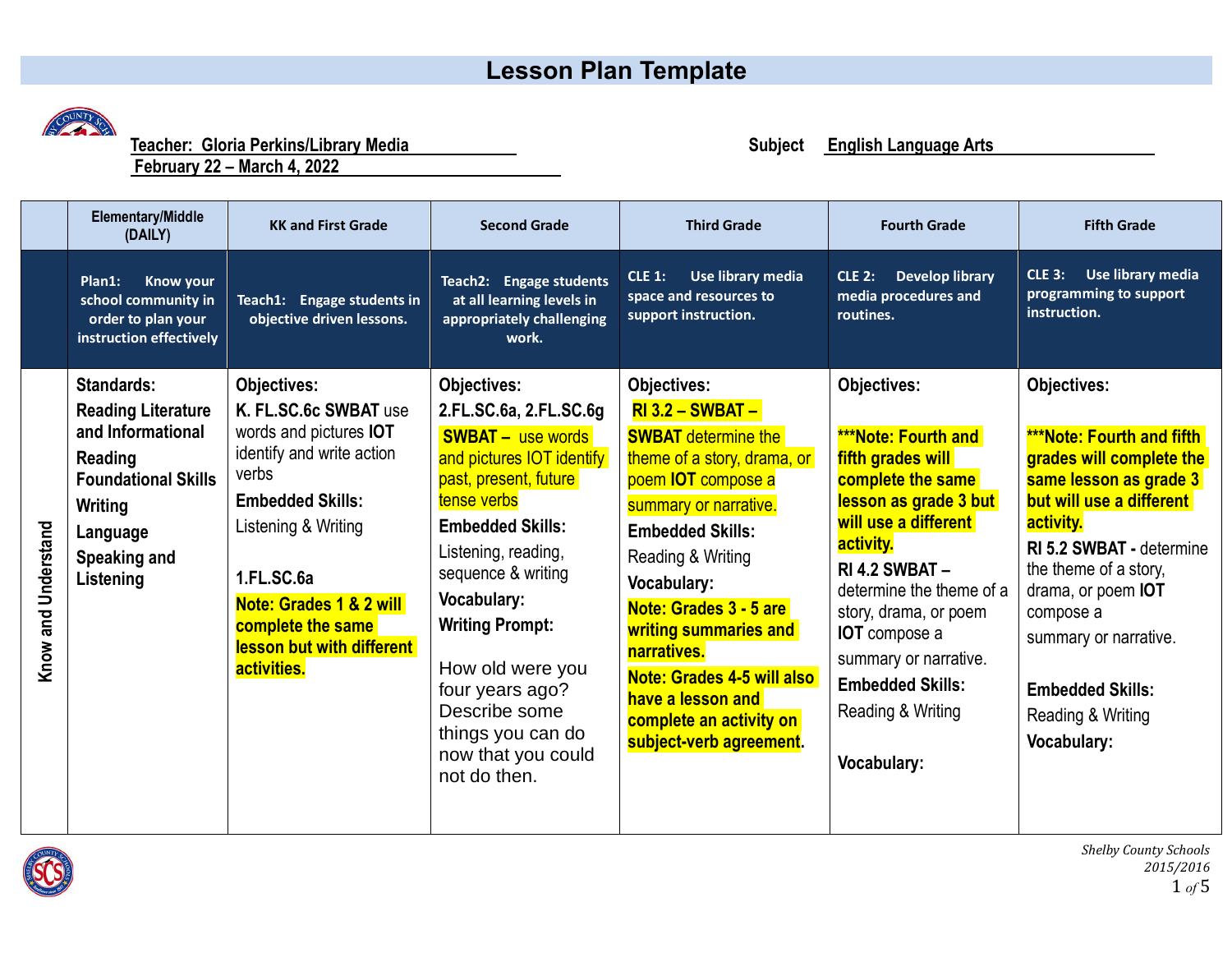|     | <b>Elementary/Middle</b><br>(DAILY)                                                                | <b>KK and First Grade</b>                                                                                                                                                                                                                                                                                                                                                        | <b>Second Grade</b>                                                                                                                                                                                                                                                                                                                                                                                                | <b>Third Grade</b>                                                                                                                                                                                                                                                                                                                                                                                                                                                                                                                       | <b>Fourth Grade</b>                                                          | <b>Fifth Grade</b>                                                           |
|-----|----------------------------------------------------------------------------------------------------|----------------------------------------------------------------------------------------------------------------------------------------------------------------------------------------------------------------------------------------------------------------------------------------------------------------------------------------------------------------------------------|--------------------------------------------------------------------------------------------------------------------------------------------------------------------------------------------------------------------------------------------------------------------------------------------------------------------------------------------------------------------------------------------------------------------|------------------------------------------------------------------------------------------------------------------------------------------------------------------------------------------------------------------------------------------------------------------------------------------------------------------------------------------------------------------------------------------------------------------------------------------------------------------------------------------------------------------------------------------|------------------------------------------------------------------------------|------------------------------------------------------------------------------|
|     | <b>Know your</b><br>Plan1:<br>school community in<br>order to plan your<br>instruction effectively | Teach1: Engage students in<br>objective driven lessons.                                                                                                                                                                                                                                                                                                                          | Teach2: Engage students<br>at all learning levels in<br>appropriately challenging<br>work.                                                                                                                                                                                                                                                                                                                         | Use library media<br><b>CLE 1:</b><br>space and resources to<br>support instruction.                                                                                                                                                                                                                                                                                                                                                                                                                                                     | <b>Develop library</b><br><b>CLE 2:</b><br>media procedures and<br>routines. | Use library media<br><b>CLE 3:</b><br>programming to support<br>instruction. |
|     | <b>Assessment</b>                                                                                  | <b>Teacher Observation</b>                                                                                                                                                                                                                                                                                                                                                       | <b>Teacher Observation</b>                                                                                                                                                                                                                                                                                                                                                                                         | <b>Teacher Observation</b>                                                                                                                                                                                                                                                                                                                                                                                                                                                                                                               |                                                                              |                                                                              |
| പ്പ | <b>Type of Instruction</b><br>and Lesson<br>Description                                            | I do-<br>State my objective<br>Use Academic Language<br>to unpack the standard.<br>Know<br>Identify<br><b>Action Verbs</b><br><b>Show</b><br>Identify<br>How (CFU)<br>Questions<br><b>Cut and Paste</b><br><b>Guided Question:</b><br>What is an action verb?<br>We do/They do-<br>KK - will discuss PPT<br>together. Practice action<br>verb movements<br>1 <sup>st</sup> Grade | <u>l do – </u><br>State my objective<br>Use Academic Language<br>to unpack the standard.<br><b>Know</b><br>Identify<br>Past Tense<br><b>Present Tense</b><br><b>Future Tense</b><br><b>Verbs</b><br><b>Show</b><br>Identify<br><b>How</b><br>Assessment<br><b>Group Discussion</b><br>Circling<br>Writing<br><b>Guided Question:</b><br>1. What is a verb?<br>2. What is past, present,<br>and future tense verbs? | I do-<br>State my objective<br>Use Academic Language to<br>unpack the standard.<br><b>Know</b><br>Determine - figure out<br>Theme – unifying or<br>dominant idea<br>Story - real or fictional<br>narrative<br>Drama - telling a story<br>performed by actors/play<br>Poem - a composition in<br>verse that mostly rhyme<br>Compose - write or create<br>Summary - a brief<br>statement that contains the<br>main idea of a larger<br>passage<br>Narrative-a short fiction or<br>non-fiction story<br><b>Show</b><br>Determine<br>Compose | I do-<br>We do $-$<br>You do $-$                                             | I do-<br>We do $-$<br>They do $-$<br>You do $-$                              |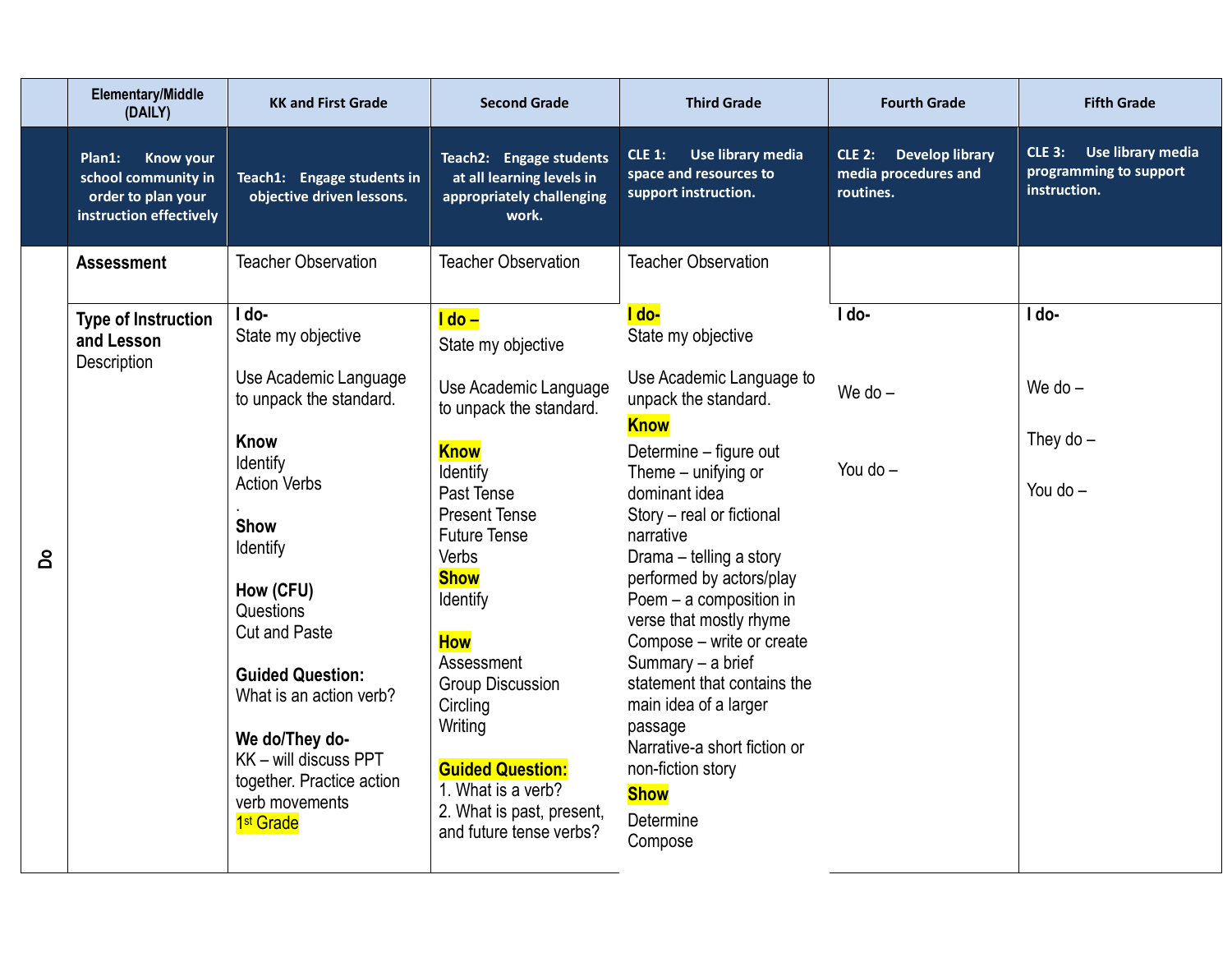## **Lesson Plan Template**

| <b>Elementary/Middle</b><br>(DAILY)                                                                | <b>KK and First Grade</b>                               | <b>Second Grade</b>                                                                                                                                                                                                                                                         | <b>Third Grade</b>                                                                                                                                                                                                                                                                                                                                                                                                                                                                                                                  | <b>Fourth Grade</b>                                                     | <b>Fifth Grade</b>                                                           |
|----------------------------------------------------------------------------------------------------|---------------------------------------------------------|-----------------------------------------------------------------------------------------------------------------------------------------------------------------------------------------------------------------------------------------------------------------------------|-------------------------------------------------------------------------------------------------------------------------------------------------------------------------------------------------------------------------------------------------------------------------------------------------------------------------------------------------------------------------------------------------------------------------------------------------------------------------------------------------------------------------------------|-------------------------------------------------------------------------|------------------------------------------------------------------------------|
| Plan1:<br><b>Know your</b><br>school community in<br>order to plan your<br>instruction effectively | Teach1: Engage students in<br>objective driven lessons. | Teach2: Engage students<br>at all learning levels in<br>appropriately challenging<br>work.                                                                                                                                                                                  | Use library media<br><b>CLE 1:</b><br>space and resources to<br>support instruction.                                                                                                                                                                                                                                                                                                                                                                                                                                                | <b>Develop library</b><br>$CLE$ 2:<br>media procedures and<br>routines. | <b>CLE 3:</b><br>Use library media<br>programming to support<br>instruction. |
|                                                                                                    | You do-<br>KK - complete cut an<br>paste verb activity. | We do/They do-<br>Discuss PPT together<br>You do -<br>Play Verb Scoot Game<br>Complete a<br>comprehensive<br>assessment.<br>Week 2:<br>Write a descriptive piece and<br>highlight the verbs in it.<br>Use complete sentences,<br>correct punctuation and<br>capitalization. | <b>How</b><br><b>TDQs</b><br><b>Group Discussion</b><br>Graphic Organizer<br>Written summary/narrative<br><b>Guided Question:</b><br>1. Define theme.<br>2. What is the theme of this<br>text?<br>3. Define summary/narrative.<br>4. What are the components<br>of a summary/narrative?<br>5. Define paraphrase?<br>6. What is the difference<br>between paraphrasing and<br>summarizing?<br>7.Compose a<br>summary/narrative of a text.<br>We do/They do-<br>Discuss PPT together<br><b>Complete Graphic</b><br>Organizer together |                                                                         |                                                                              |

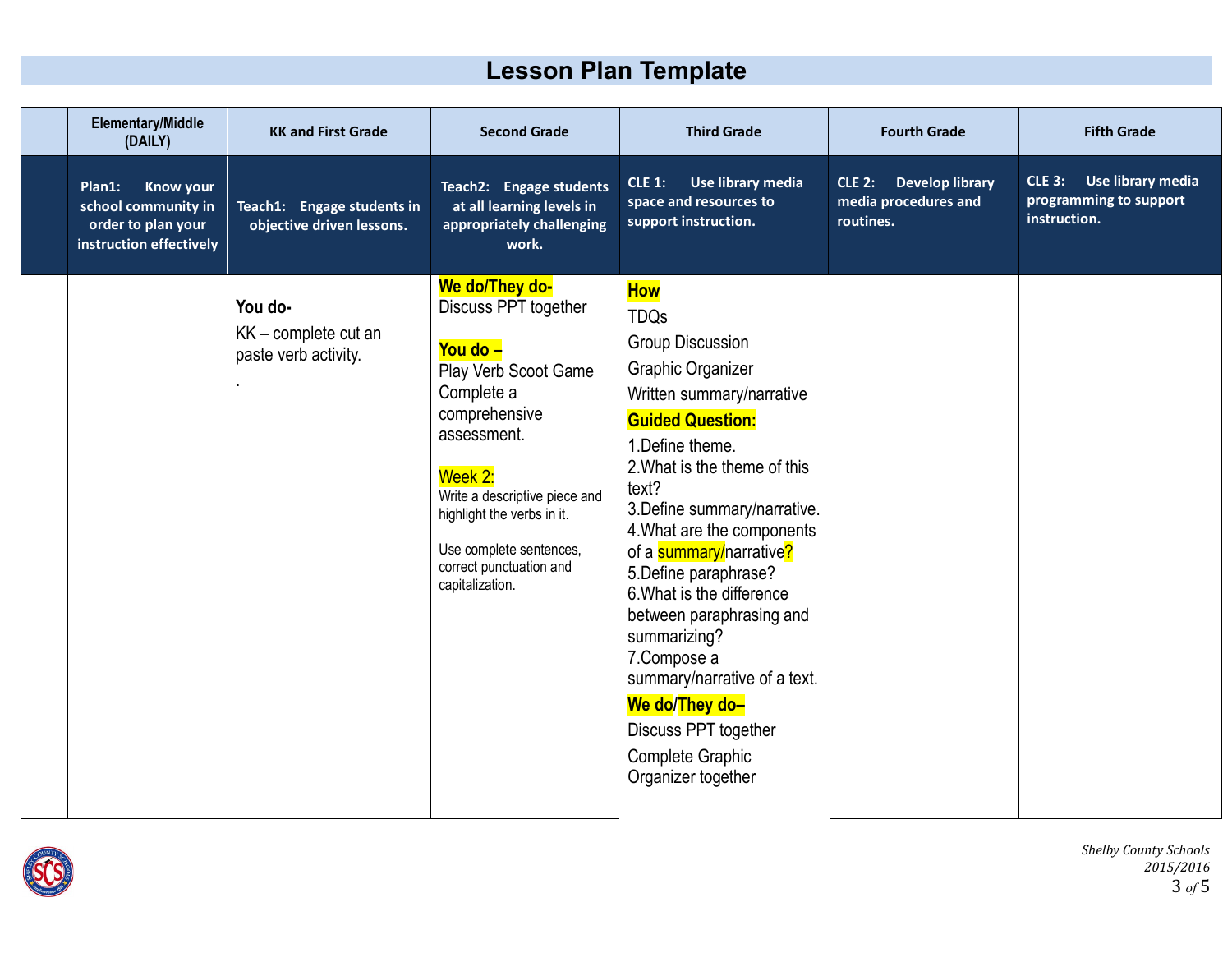| Elementary/Middle<br>(DAILY)                                                                       | <b>KK and First Grade</b>                               | <b>Second Grade</b>                                                                        | <b>Third Grade</b>                                                               | <b>Fourth Grade</b>                                         | <b>Fifth Grade</b>                                                           |
|----------------------------------------------------------------------------------------------------|---------------------------------------------------------|--------------------------------------------------------------------------------------------|----------------------------------------------------------------------------------|-------------------------------------------------------------|------------------------------------------------------------------------------|
| <b>Know your</b><br>Plan1:<br>school community in<br>order to plan your<br>instruction effectively | Teach1: Engage students in<br>objective driven lessons. | Teach2: Engage students<br>at all learning levels in<br>appropriately challenging<br>work. | Use library media<br>$CLE_1$ :<br>space and resources to<br>support instruction. | CLE 2: Develop library<br>media procedures and<br>routines. | Use library media<br><b>CLE 3:</b><br>programming to support<br>instruction. |
|                                                                                                    |                                                         |                                                                                            | You do -<br>Answer TDQs                                                          |                                                             |                                                                              |
|                                                                                                    |                                                         |                                                                                            | Read a short passage and<br>write a summary.                                     |                                                             |                                                                              |
|                                                                                                    |                                                         |                                                                                            |                                                                                  |                                                             |                                                                              |
|                                                                                                    |                                                         |                                                                                            |                                                                                  |                                                             |                                                                              |
|                                                                                                    |                                                         |                                                                                            |                                                                                  |                                                             |                                                                              |
| <b>Tasks</b>                                                                                       | <b>Whole Group Discussion</b>                           | <b>Whole Group</b><br><b>Discussion</b>                                                    |                                                                                  |                                                             |                                                                              |
| <b>Closure</b>                                                                                     |                                                         |                                                                                            |                                                                                  |                                                             |                                                                              |
| <b>Follow Up</b><br><b>Reteach</b><br>$\blacksquare$                                               | <b>Reteach:</b>                                         | Reteach:                                                                                   | Reteach:                                                                         | <b>Reteach:</b>                                             | Reteach:                                                                     |
| <b>Enrichment</b>                                                                                  | <b>Enrichment:</b>                                      | <b>Enrichment:</b>                                                                         | <b>Enrichment:</b>                                                               | <b>Enrichment:</b>                                          | <b>Enrichment:</b>                                                           |
| <b>Materials</b>                                                                                   | KK and 1 <sup>st</sup> grade Sight<br>words flash cards | PPT<br>Assessment                                                                          | Nearpod PPT<br><b>Short Stories</b>                                              | Nearpod PPT<br>Kahoot                                       | Nearpod PPT<br>Kahoot                                                        |